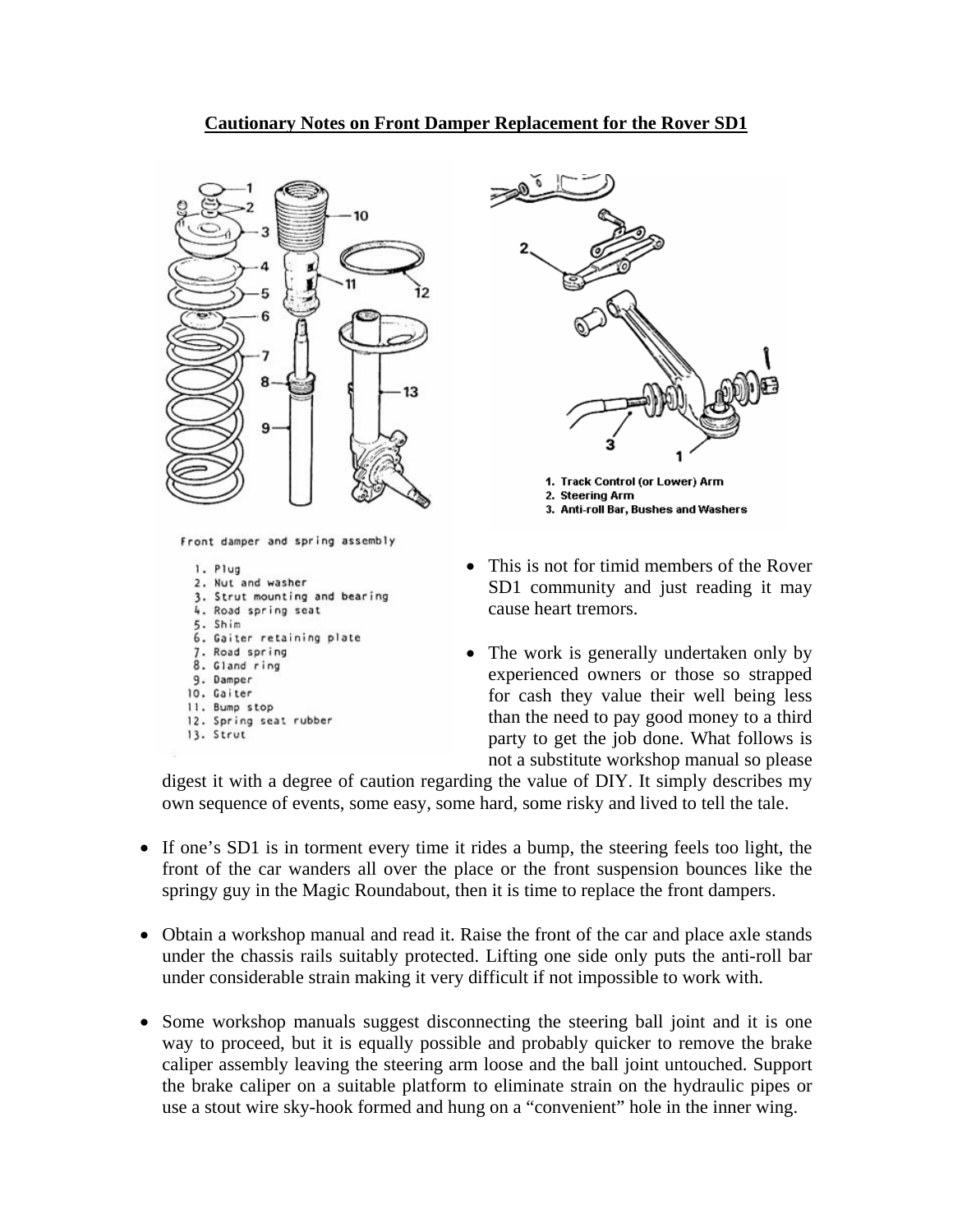- If the intention is to also inspect and/or replace the track control (lower) arm, remove the inner bolt from the sub-frame and the nut retaining bits on the anti-roll bar being careful not to break the plastic nut cover. Remove the nut and note the location sequence of the bushes and their washers.
- Remove the plastic plug covering the top bearing and undo the large nut one turn only at this stage. Remove the three nuts securing the unit to the suspension turret. Keep toes out of the way as the fall of gravity accelerates the unit to terminal velocity as it hits the deck. Heavy is an understatement!
- On the other hand, if the track control arm can be left in position in the sub-frame then removing the anti-roll bar fixing is also unnecessary but the bottom ball joint has to come apart instead. Loosen the top nut as above and only loosen the three suspension turret nuts to retain the damper assembly when it comes free at the bottom.
- Special tools are available to split a ball joint once its retaining nut is removed but there is another way. With the retaining nut off, use a six foot scaffold pole placed strategically under the sub-frame to lever the track control arm and anti-roll bar down and at the same time, whack the side of the ball joint with a four pound club hammer.
- Yes! It's impossible for one person to perform this move but two people working in harmony make it easier and if upon reassembly the tapered joint is properly protected against corrosion its a cinch for one person to free the bottom end with leverage alone. Now, simply undo the three nuts and support the strut before it crushes any toes.
- With spring/damper assembly, hub, disc and track control arm (if still attached) lying on the workshop floor, if the latter part is to be replaced, separate the ball joint using recommended tools. If corrosion is so bad and whacking the side of the ball-joint with the big hammer fails, then saw off the threaded part of the ball-joint complete with nut. It is not hardened! The hammer will now easily free the track control arm.
- Danger Ahoy! Take extreme care and lots of time to compress the spring evenly with a pair of suitable, well greased spring compressors until the top spring seat is loose. Undo the large nut on the top of the strut and remove the strut mounting plate, bearing, spring seat and shim, gaiter plate and gaiter.
- Carefully remove the spring complete with compressors and store well out of the way. A locked cupboard is good! The energy stored in the spring at this stage is lethal. Compared to the alternatives, a broken arm counts only as a minor inconvenience if it lets go so be careful. Remove the bump stop and spring seat rubber. Clean up all parts.
- Now the hard part! Unscrewing the gland ring from the damper tube is difficult and prayer doesn't work. For "first time ever" removal, the gland ring is probably made from die cast zinc alloy. Over time, much corrosion will have occurred so flood with penetrating fluid and gently tap all around with a pin hammer to break the oxidization.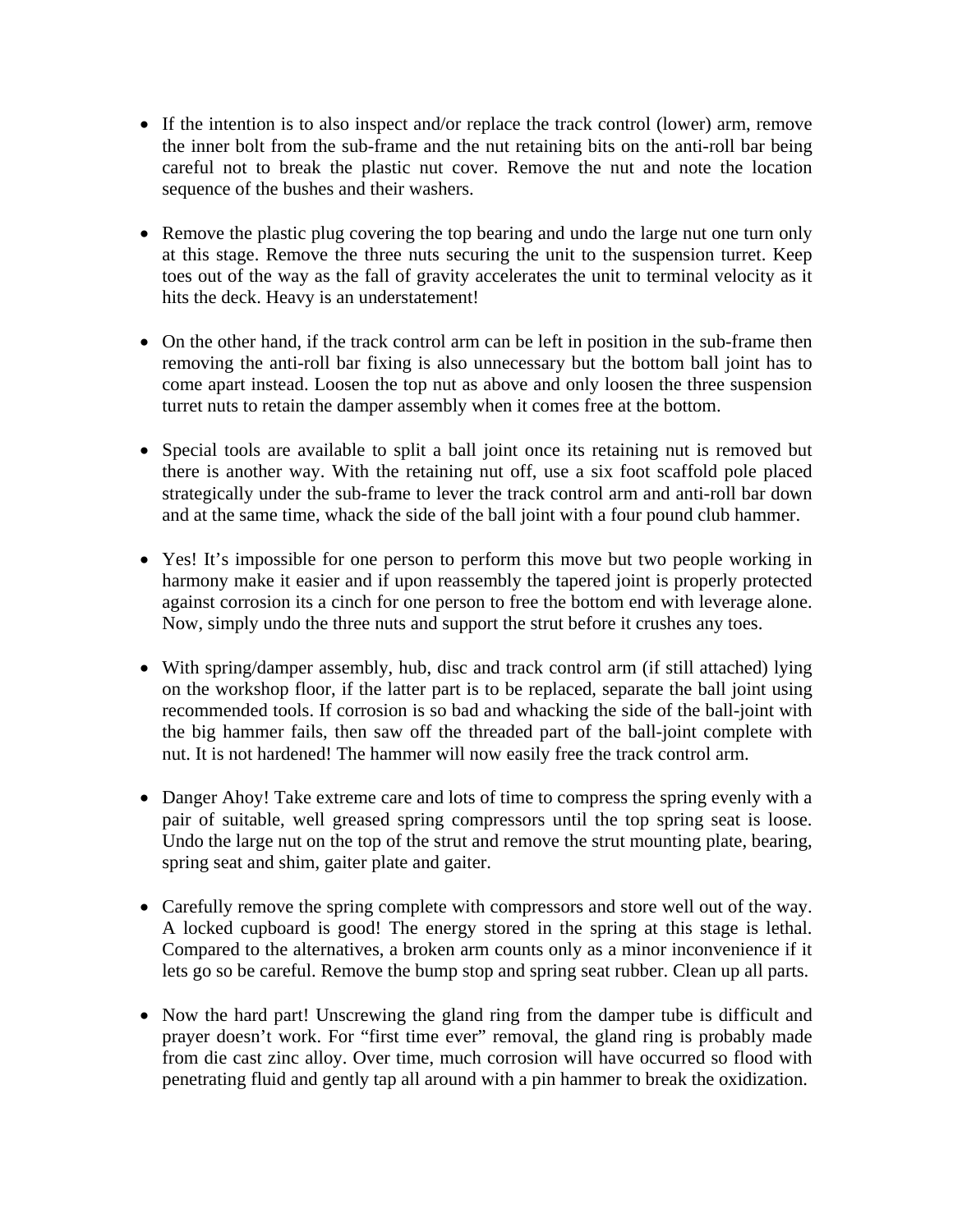- Mount the leg securely in a big bench vice and use a C spanner of the correct size. If unsuccessful use a suitable drift or better still a blunted cold chisel and a good hammer with many light blows. Try tightening it before attempting to undo it. If that fails, progress to a good pipe wrench. After that, use the biggest stillsons in the shop being careful not to distort the damper tube. If the gland ring has a hex nut its a bit easier.
- If heat has to be applied remember there may be oil in the damper tube. Do not go mad with the blow-lamp. Alternatively, use yellow pages to find an engineering shop that has the tools and know-how to undo the little jigger for the price of a few drinks.
- When the much mangled gland nut finally moves, as it surely will, catch the oil as it unscrews. The original struts used the outer tube as part of the damper assembly but replacement cartridges from the likes of Monroe, Spax or Koni are separate units fitting inside the undamaged tube.
- Cover the assembled parts with waxoyl or copper grease before fitting, likewise the replacement gland nut (now made of steel with a spanner-friendly hexagon).
- Reconditioned exchange struts have always been available as are brand new units from Rimmer Brother's current (2007) Ex-India stock but since this involves taking the hub assemblies apart it makes the job longer and may require new oil seals too.
- Having said that, these days, most Rover SD1 owners are restoration geeks so if the rest of the strut is disassembled it is a good time to clean up all the parts and spray on a couple of cans of "Hammerite". The same goes for all the other exposed metal parts.
- The bearing in top mounting may not be worn but they can and do get dirty. Ease out its metal cover with a thin screwdriver, extract the bearing, clean it with paraffin or similar, inspect for wear and if OK, re-assemble, packed with general purpose grease.
- Bump stop, gaiter and disc guard are all vulnerable to damage so they are well worth replacing with new items whilst they are readily available from the Ex-India stock.
- During re-assembly, use rubber grease on the bottom spring seat rubber, top swivel, anti-roll bar bushes and inner track control arm bush/bearing to aid re-assembly. Liberally dose waxoyl and/or copper grease everywhere, especially on threads, to ensure the next removal is a lot easier than this one.
- Re-assemble all the parts in the time honored reverse order and remember to take care when handling and refitting the compressed road spring Note the top road-spring seat is asymmetrical to make allowance for the bottom spring seat being offset on the strut. Screw up the top nut just finger tight at this stage.
- Notches and holes in the top and bottom spring seats magically align when correctly assembled so check it is correct before carefully removing the spring compressors.